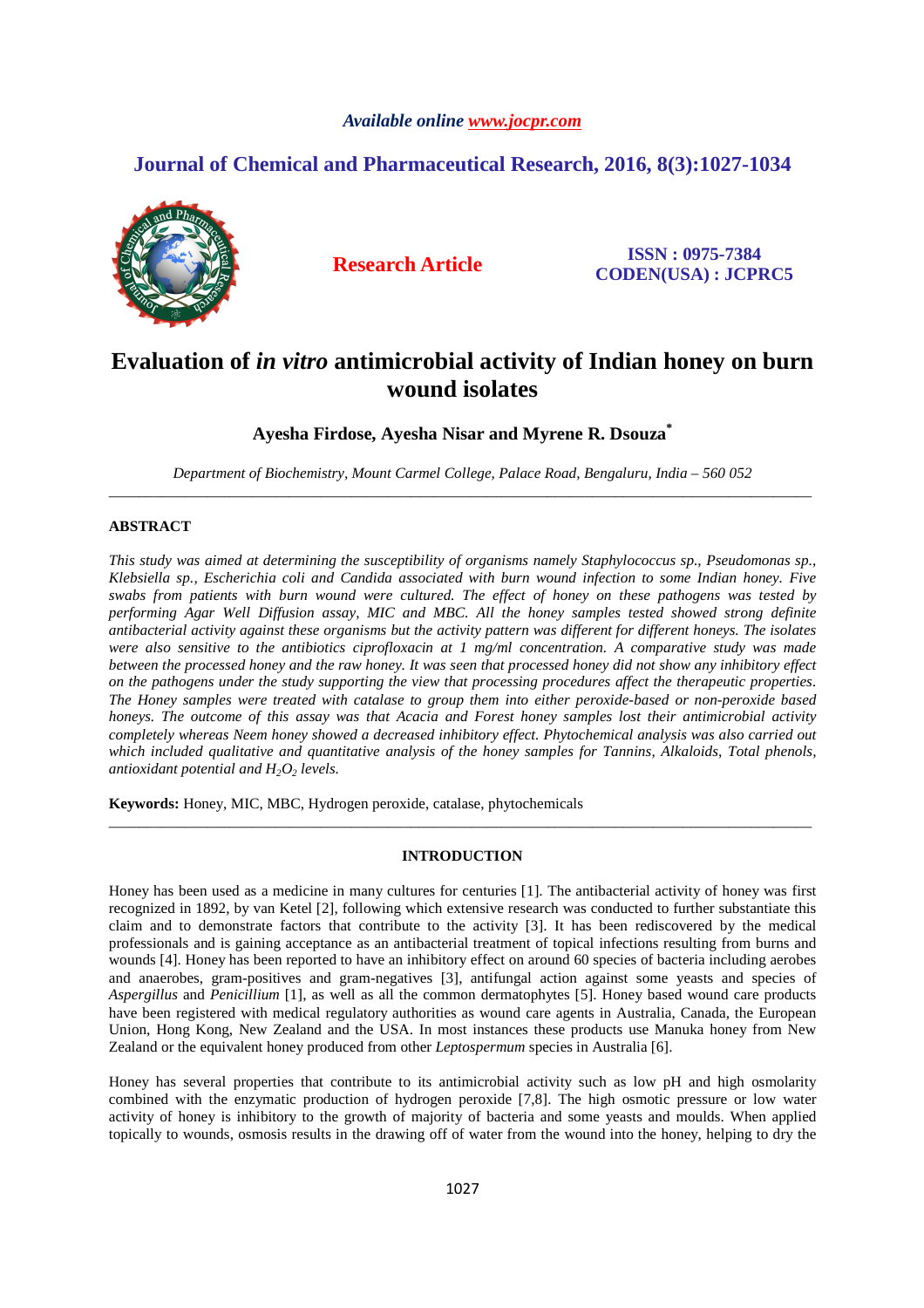infected tissue and reduce bacterial growth. The low pH (between 3.2 and 4.5) in honey, arising due to the oxidation of glucose to gluconic acid by the enzyme glucose oxidase, is inhibitory to many pathogenic bacteria [9]. Even low concentrations of  $H_2O_2$ , the end product of the glucose oxidase system plays an important role in the wound healing mechanism [10] and in stimulation and proliferation of peripheral blood lymphocytic and phagocytic activity [11]. Other factors, such as low protein content, high C/N ratio, low redox potential due to the high content of reducing sugars, viscosity and other phytochemicals are also likely to play some role in defining antibacterial activity of honey [12]. These phytochemical components of floral origin can confer antimicrobial activity that is stable in the presence of catalase, an enzyme that destroys  $H_2O_2$  [13]. The composition of honey and hence its antimicrobial activity varies widely depending up on the botanical origin of the nectar and also on the geographical location. Variation in activity is also seen within the same floral species due to prevailing environmental conditions that affect the physiology of the plant [5,13,14]; or to bee-related factors such as age or colony health, which may affect the production or activity of glucose oxidase [15,16]. In a clinical setting where honey is used as a topical antimicrobial and wound dressing, non-peroxide activity may be advantageous as it is not destroyed by catalase present in body fluids, and is unaffected by gamma irradiation used for sterilization prior to medicinal use [17].

\_\_\_\_\_\_\_\_\_\_\_\_\_\_\_\_\_\_\_\_\_\_\_\_\_\_\_\_\_\_\_\_\_\_\_\_\_\_\_\_\_\_\_\_\_\_\_\_\_\_\_\_\_\_\_\_\_\_\_\_\_\_\_\_\_\_\_\_\_\_\_\_\_\_\_\_\_\_

India is home to diverse and unique floral resources that are exploited by the beekeeping industry. No published data exist on the antimicrobial activity of most Indian honey, and the benefits of this knowledge to both the apiary industry and the health care sector are clear. Therefore, the aim of this study was to survey some of the Indian honey sourced from different native flora for antimicrobial activity on microorganisms routinely isolated from burn wounds such as *Staphylococcus, E. coli, Klebsiella spp., Pseudomonas* and *Candida albicans.*

#### **EXPERIMENTAL SECTION**

#### **Collection of Honey samples**

Raw unprocessed honey samples were obtained from local apiarists and stored in the dark at room temperature. The identification was performed by the bee hunters based on their geographical hunting area and floral availability at the location of bee hives (foraging radius). The three types of honey used were: (i) Acacia (RA); a unifloral honey derived from the plant *Acacia mangium* belonging to the Family Fabaceae widely, (ii) Forest (RF); a multifloral honey derived from the Himalayan forest from Coniferaceae plants, (iii) Neem (RN); a unifloral honey harvested from the Neem tree (Indian Lilac) belonging to the Family Meliaceae. The three samples were dispensed into sterile cork-screwed containers. In the laboratory, all the three honeys were extracted by hand pressing and then filtered with a sterile mesh to remove debris. Their purity and confirmation of non-adulteration through physical examination of color, viscosity and non-infected with insects was performed. Processed (pasteurized) honey (PA, PF, PN) from the same source was used for comparison of anti-microbial activity.

#### **Preparation of Artificial Honey**

Artificial honey (AF) was prepared by dissolving 76.8 g of fructose and 60.6 g of glucose separately in 100 ml of sterile, deionized water, and by mixing these two solutions in a 1:1 ratio.

#### **Phytochemical Analysis of Honey Samples**

#### *Qualitative Studies*

*Tannins:* To 2 ml of diluted honey a few drops lead acetate was added. Yellow precipitate indicates a positive result. *Alkaloids (Wagner's test):* To 1 ml of diluted honey 2-3 drops of Wagner's reagent was added. A reddish brown precipitate indicates a positive result.

#### *Quantitative Analysis*

*Total Phenolic content:* Total phenolic contents were estimated according to the spectrophotometric method [18]. Based on the measured absorbance, the concentration of phenolics was calculated from the calibration line; the content of phenolics in extracts was expressed in terms of gallic acid equivalent (mg of GAE/g of tissue).

*Estimation of Antioxidants Using DPPH Assay:* Procedure of Braca et al., [19] was used for determination of DPPH scavenging capacity of various fractions. A stock solution of ascorbic acid (1000 µg/ml) was diluted ranging from 10-100 µg/ml. 0.1 ml solution from different dilutions was pipetted out in respective tubes. The volume in each tube was made up to 3 ml with DPPH (20  $\mu$ g/ml). The test tubes were incubated for 10 min at room temperature. The contents of each tube were mixed well and the absorbance was measured at 517 nm against a blank. A control (3.1 ml DPPH) was prepared. The percentage inhibition of DPPH by the samples was calculated as follows: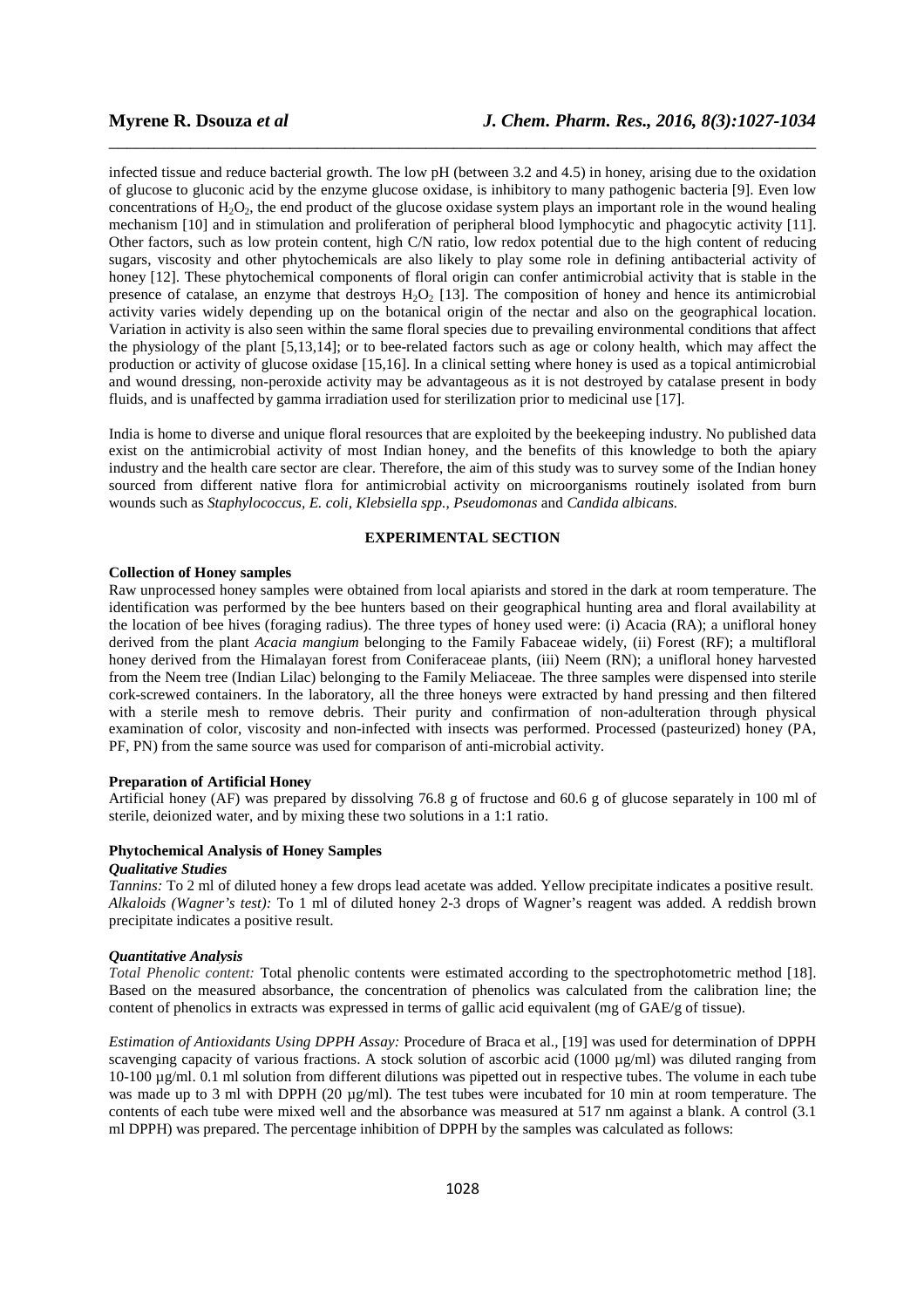Scavenging effect (%) =  $[(OD of control-OD of sample) / (OD of control)] \times 100$ 

#### **Collection and Cultivation of Isolates from Clinical Specimens**

Collection of clinical specimens were done from five burn patients who were suffering from burn injuries that were less than 1 month old and were being treated at Bangalore Baptist Hospital, Bengaluru. The swabs were obtained from these wounds and cultivated for identification by streaking on Eosin Methylene Blue agar (EMB), Nutrient Agar (NA), MacConkey agar (MAC) and Muller Hinton Agar (MHA) and then inoculated for 24 h at 37 °C. Pure cultures were obtained by sub-culturing each distinctive colony on agar slants. Each isolate was given a number before its identification was done and these numbers were maintained till its identity was confirmed by further biochemical investigations.

\_\_\_\_\_\_\_\_\_\_\_\_\_\_\_\_\_\_\_\_\_\_\_\_\_\_\_\_\_\_\_\_\_\_\_\_\_\_\_\_\_\_\_\_\_\_\_\_\_\_\_\_\_\_\_\_\_\_\_\_\_\_\_\_\_\_\_\_\_\_\_\_\_\_\_\_\_\_

#### **Biochemical tests for identification of isolates**

The colonies obtained were further used to identify the organisms by performing various tests namely indole, coagulase, oxidase, motility, urease, citrate utilization**,** triple sugar iron, MR-VP and Gram staining [20].

#### **Well Diffusion Assay**

Each of the honey samples at original concentration (100%) were used for this purpose. All the tested honey samples (PA, PF, PN, RA, RF, RN and AF) were adjusted to 40  $^{\circ}$ C in a water bath in order to aid pipetting. Each of the isolated organisms was picked up with an inoculating loop and suspended in 3-4 ml of nutrient broth and incubated for 2-3 h at 37 °C, then diluted with sterile distilled water to a turbidity that matches 0.5 McFarland standard as a suspension. Each of the test pathogens that was standardized were surface spread on Muller Hinton agar in petri dish. A single well was bored using a 6 mm sterile cork borer into each dried plate. About 0.2 ml of each honey type was aseptically introduced into the well of each plate using a micropipette. Ciprofloxacin (1 mg/ml) were used as the control in order to compare the activity between the honey samples and control. The plates were allowed to dry on the laboratory bench as well as allowing the honey to diffuse for about 2- 3 h and then incubated at 30  $^{\circ}$ C for 24-48 h. The antibacterial activity was expressed as the diameter of the zone of inhibition (ZOI) calculated as the difference in diameter of the observed zone and the diameter of the well or disc.

#### **Minimum Inhibitory Concentrations (MIC)**

The antibacterial activity of processed, raw and artificial honeys was determined using a broth microdilution assay using a 96-well microplate format. Row A-F contained the different honey type with the most effective dilutions obtained by well diffusion assay. Each well of these rows was prepared by pipetting 50 µl of the inoculum which was a 24 h old broth culture (10<sup>6</sup> cfu/ml final concentrations for each microorganism) and 50 µl of the diluted honey sample from row A to row F of a microplate. Row G contained only inoculum and served as a positive control and row H contained sterile MH broth and served as a blank. After overnight incubation of plates at 37 °C in a shaking water-bath, bacterial growth was measured at *A*<sub>595 nm</sub> using the Synergy HT multi-detection microplate reader (Synergy HT, Bio-Tek Instruments). The contribution of color of honeys to the absorption was corrected by subtracting the absorbance values before (zero time) incubation from the values obtained after overnight incubation. The absorbance readings obtained from the dose–response curves were used to construct growth inhibition profiles (GIPs). The minimal inhibitory concentrations (MIC) were determined from the GIPs and represented the lowest concentration of honey that inhibited the bacterial growth. The MIC end point in our experiments was honey concentration at which 90% bacterial growth reduction was observed as measured by the absorbance at  $A_{600 \text{ nm}}$ .

#### **Minimum Bactericidal Concentrations (MBC**)

For each set of the test tubes in MIC determination, a loopful of broth was collected from those which did not show any growth and inoculated on sterile nutrient agar plates. The inoculation was carried out using streak method. The plates were then incubated at 37  $^{\circ}$ C for 24 h. All the plates examined for the presence of growth. The concentration at which no visible growth was observed after incubation period was noted as minimum bactericidal concentration (MBC).

#### **Endogenous H2O2 Content**

Hydrogen peroxide content in various honey samples was determined [21]. 1 ml of 10 % honey in 50 mM phosphate buffer (pH 7.0) was centrifuged at 10,000 g for 15 min and 0.5 ml of the supernatant was added to 0.5 ml of 10 mM potassium phosphate buffer (pH 7.0) and 1 ml of 1 M KI. The absorbance of the supernatant was measured at 390 nm.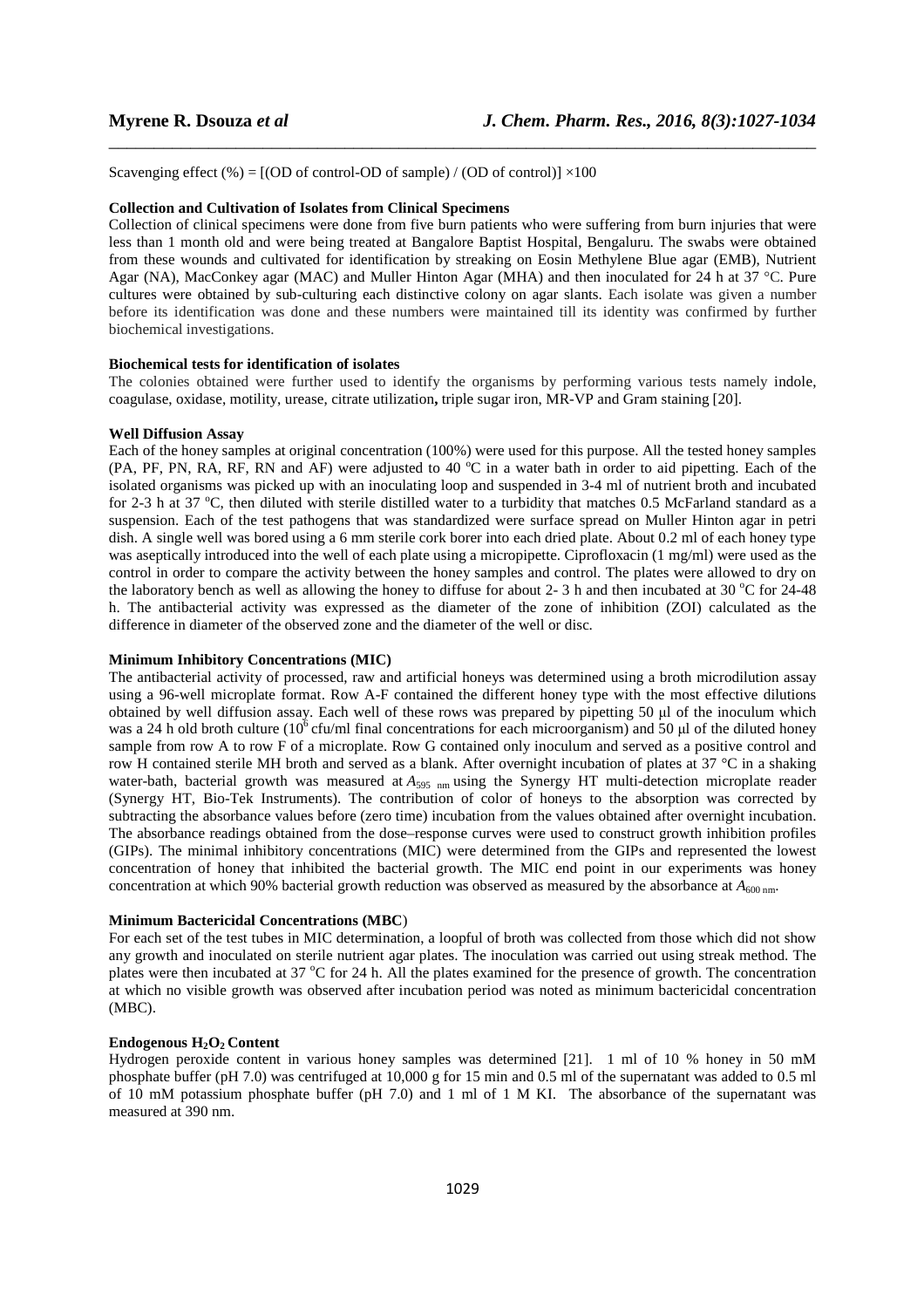$C_{UK} = (A_{UK} \times C_s)/A_s$ 

#### **Catalase-treatment of Honey Samples**

Honey were treated with catalase (3500 U/mg solid; Sigma-Aldrich) at ratio of 1500 U/ml of 50% honey solution in sterile water for 2 h at room temperature. Overnight cultures of *Staphylococcus* (1.5 ml, adjusted to  $10^7$  cfu/ml in MH broth) were treated with 50% honey solution in a 1:1 ratio (v/v). After overnight incubation at 37 °C with continuous shaking, the tubes were streaked out on Nutrient agar, incubated at 37 °C for 24 h and checked for growth (Snow and Manley-Harris, 2004); triplicates were used throughout.

\_\_\_\_\_\_\_\_\_\_\_\_\_\_\_\_\_\_\_\_\_\_\_\_\_\_\_\_\_\_\_\_\_\_\_\_\_\_\_\_\_\_\_\_\_\_\_\_\_\_\_\_\_\_\_\_\_\_\_\_\_\_\_\_\_\_\_\_\_\_\_\_\_\_\_\_\_\_

#### **RESULTS AND DISCUSSION**

#### **Phytochemical analysis of Honey**

The phytoconstituents are known to play an important role in the bioactivity of honey. Presence of tannins and alkaloids were observed in all the three types of raw honey (Table 1) suggesting the presence of a number of chemical ingredients, which might be responsible for the various pharmacological actions like antibacterial, antiulcer, anticancer, and chemo protective activities of honey; although their specific roles remain to be investigated. Phenolic compounds have been reported to have multiple biological effects, including antioxidant activity [22]. The total phenolic contents were found to be highest in raw Neem (373.2  $\pm$ 4.1 mg GAE/g) followed by raw Forest (297.5  $\pm$ 3.1 mg GAE/g) and of raw Acacia honey (205.6  $\pm$  5.8 mg GAE/g) (Table 1). Evidences suggest that honey rich in polyphenolic compounds play a significant role in reducing oxidative stress at the burn wound site [9]

Total antioxidant capacity of the extracts was calculated using % inhibition against ascorbic acid. The results of the present investigation demonstrate that the honey samples can significantly decrease *in vitro* DPPH concentration, thus suggesting the presence of secondary metabolites with strong antioxidant activity. The antioxidant properties of natural and synthetic antioxidants are believed to be responsible for their beneficial effects during treatment of inflammation disorders. There is a positive relationship between total phenols and antioxidant activity of honey samples, because of the scavenging ability of their hydroxyl groups. The antioxidant activity of phenolic compounds is mainly due to their redox properties, which can play an important role in adsorbing and neutralizing super oxide anion  $(O_2^{\bullet})$ , hydroxyl radical or peroxy radicals, quenching singlet and triplet oxygen or decomposing peroxides [23]. Polyphenolic contents appear to function as good electron and hydrogen atom donors, and therefore, be able to terminate radical chain reaction involved in lipid peroxidation by converting free radicals and reactive oxygen species to more stable products.

| Honey  | <b>Tannins</b> | <b>Alkaloids</b> | <b>Total Phenols</b><br>$(mg \text{ GAE/g})$ | <b>DPPH</b><br>$(mg \times QE/g)$ |
|--------|----------------|------------------|----------------------------------------------|-----------------------------------|
| Acacia | $^{++}$        | $^{\mathrm{+}}$  | $205.6 + 5.882$                              | $26.283 + 4.415$                  |
| Neem   | $^{++}$        | $^{\mathrm{+}}$  | $373.2 + 4.166$                              | $57.633 + 4.210$                  |
| Forest | $^{++}$        | $^{\mathrm{+}}$  | $297.5 + 3.174$                              | $33.419 + 2.351$                  |

**Table 1: Qualitative and quantitative analysis of the raw honey samples** 

#### **Effect of dilution on H2O2 levels in Honey**

Formation of  $H_2O_2$  depends on the honey dilution since glucose oxidase is inactive in undiluted honey [24]. It is seen that the dilution of honey increases the  $H_2O_2$  levels for Acacia and Forest honey wherein the maximum levels were observed for 50% dilution (Fig 1). Such correlation was not observed for Neem honey which exhibited higher  $H_2O_2$ levels in the undiluted sample.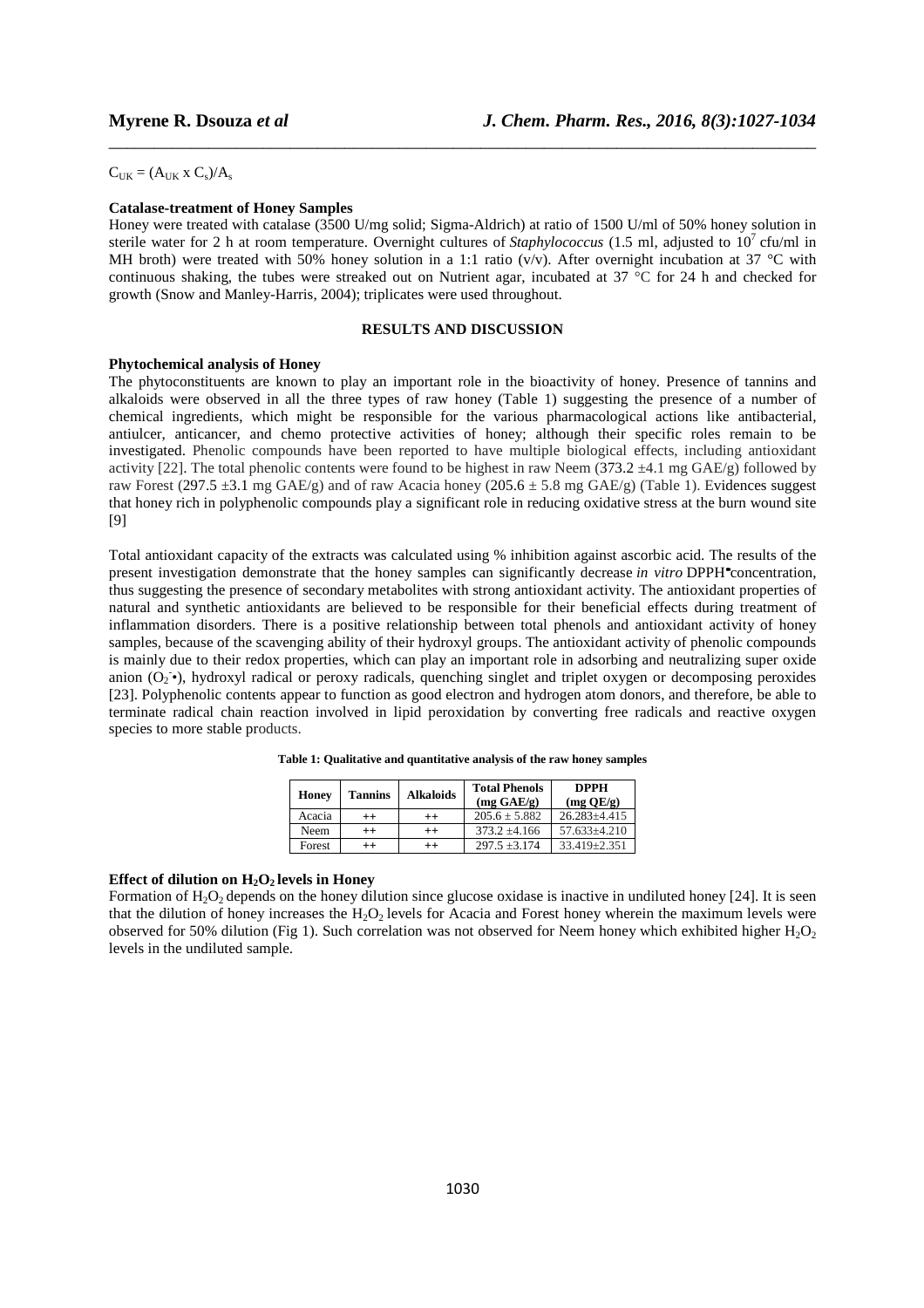

\_\_\_\_\_\_\_\_\_\_\_\_\_\_\_\_\_\_\_\_\_\_\_\_\_\_\_\_\_\_\_\_\_\_\_\_\_\_\_\_\_\_\_\_\_\_\_\_\_\_\_\_\_\_\_\_\_\_\_\_\_\_\_\_\_\_\_\_\_\_\_\_\_\_\_\_\_\_

**Fig 1: Effect of dilution of Honey on its**  $H_2O_2$  **levels** 

 $H<sub>2</sub>O<sub>2</sub>$  in honey is produced mainly during glucose oxidation catalyzed by the bee enzyme, glucose oxidase (FADoxidoreductase, *EC 1.1.3.4*) (White et al., 1963). The levels of  $H_2O_2$  in honey are determined by the difference between the rate of its production and its destruction by catalases. Glucose oxidase is introduced to honey during nectar harvesting by bees. This enzyme is found in all honeys but its concentration may differ from honey to honey depending on the age and health status of the foraging bees [25] as well as the richness and diversity of the foraged diet [26]. Catalase often of pollen origin efficiently hydrolyzes  $H_2O_2$  to oxygen and water due to its high turnover numbers. The total concentration of catalase depends on the amount of pollen grains in honey [27], and consequently, the H<sub>2</sub>O<sub>2</sub> levels in different honeys may vary considerably [24]. A substantial correlation has been found between the level of endogenous  $H_2O_2$  and the extent of inhibition of bacterial growth by honey [8,24]. It is observed that in honeys with a high content of this oxidizing compound, bacteria cannot respond normally to proliferative signals and their growth remains arrested even at high honey dilutions.

#### **Identification of Isolated Organisms**

Exposed subcutaneous tissue provides a favorable substratum for a wide variety of microorganisms to contaminate and colonize, and if the involved tissue is devitalized (Ex., ischemic, hypoxic, or necrotic) and the host immune response is compromised, the conditions become optimal for microbial growth. Whereas a minor, healing wound may allow sufficient time for only relatively small number of skin contaminants to take residence, the continued exposure of devitalized tissue associated with a slowly healing chronic wound is likely to facilitate the colonization and establishment of a wide variety of endogenous microorganisms. Based on the colony characteristics (Table 2), Gram character and biochemical tests, the organism corresponding to isolates 1 to 5 (Table 3).

| Table 2: Colony characteristics of the organisms isolated from the burn wounds |  |  |  |  |  |  |  |  |
|--------------------------------------------------------------------------------|--|--|--|--|--|--|--|--|
|--------------------------------------------------------------------------------|--|--|--|--|--|--|--|--|

| Isolate no. | <b>Shape</b> | <b>Elevation</b> | <b>Margin</b> | Color                   |
|-------------|--------------|------------------|---------------|-------------------------|
|             | Circular     | Raised           | Undulate      | Green                   |
|             | Circular     | Convex           | Entire        | Greenish metallic sheen |
| 4           | Circular     | Convex           | Entire        | Yellow                  |
|             | Circular     | Raised           | Entire        | white                   |

**Table 3: Gram staining, morphology and biochemical characteristics of isolates obtained from burn wound infections** 

| <b>Isolate</b> | Morphology        | GR       | Motility   | Cat | Oх | Ind | MR | <b>VP</b> | Cit | Organism              |
|----------------|-------------------|----------|------------|-----|----|-----|----|-----------|-----|-----------------------|
|                | Rods              | Negative | Motile     |     |    | -   | -  | -         |     | Pseudomonas           |
| ∠              | Rods              | Negative | Motile     |     |    |     |    |           |     | E. coli               |
|                | Fungal appearance | Positive | Non-motile |     |    |     |    |           |     | Candida               |
|                | Cocci in clusters | Positive | Non-motile |     |    | -   |    |           |     | <b>Staphylococcus</b> |
|                | Rods              | Negative | Non-motile |     | -  | -   | -  |           |     | Klebsiella            |

*\*\*GR- Gram reaction; Cat-catalase; Ox-oxidase; Ind-indole; MR-Methyl red; VP-Voges-Proskauer; Cit-Citrate; n/c-not carried out.* 

#### **Well Diffusion Assay**

All of the processed honey samples (PA, PN and PF) failed to show any antibacterial activity. Among the raw honey samples (RA, RF and RN), Acacia honey showed the maximum inhibitory effect on all the 5 microorganisms at 50% dilution (Table 4). Neem honey inhibited growth of *Pseudomonas* at all dilutions with maximum inhibition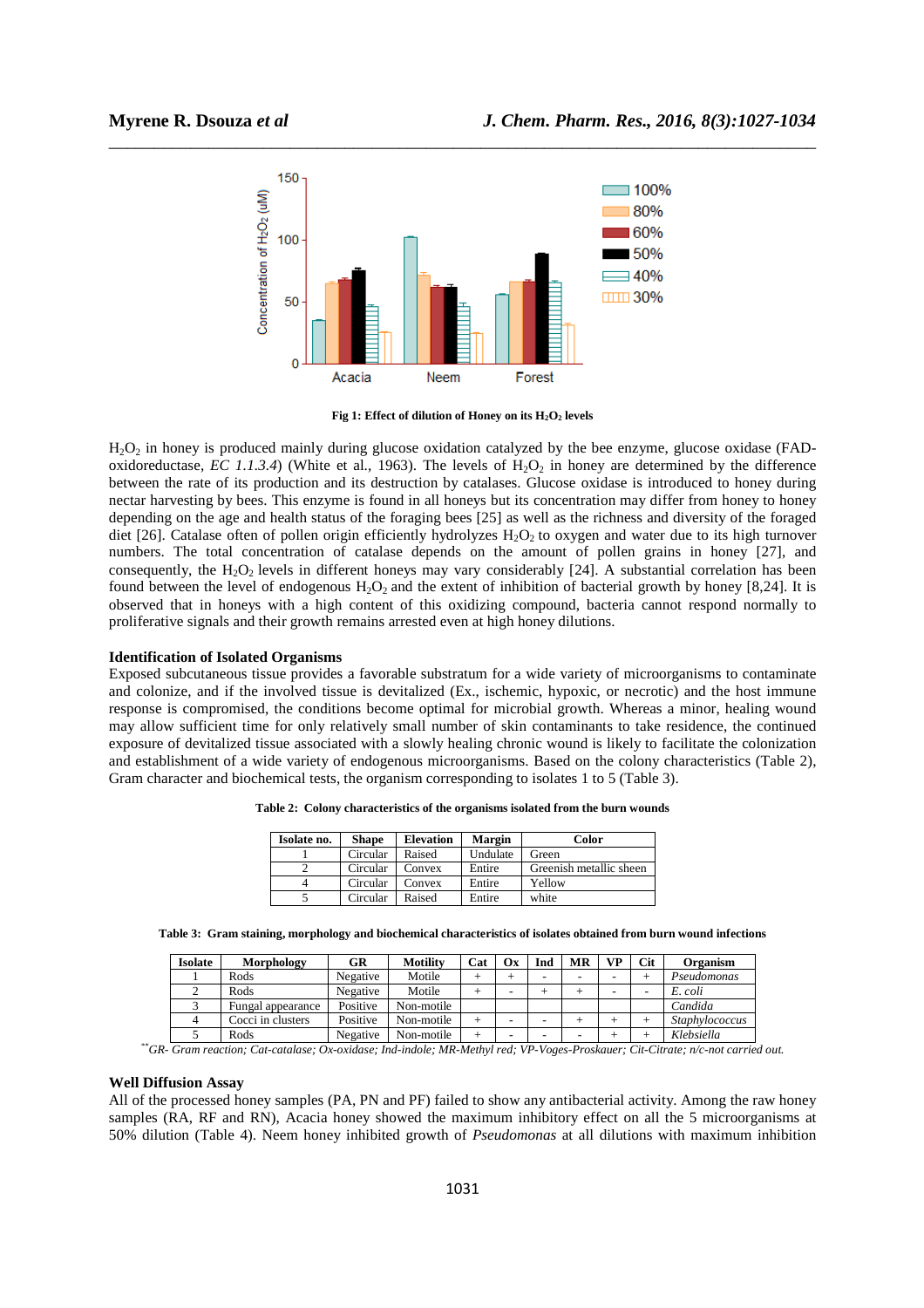with undiluted honey. *Candida* was also seen to be inhibited by undiluted honey, whereas 50% diluted honey was found to be effective on both *E. coli* and *Klebsiella.* Forest honey did not show any inhibitory effect on *Staphylococcus* and *E. coli. Pseudomonas* growth was inhibited by all the dilutions under consideration with maximum inhibition at 50%. Undiluted honey was found to be effective in the case of *Candida.* The zone of inhibition obtained is given in Table 4.

\_\_\_\_\_\_\_\_\_\_\_\_\_\_\_\_\_\_\_\_\_\_\_\_\_\_\_\_\_\_\_\_\_\_\_\_\_\_\_\_\_\_\_\_\_\_\_\_\_\_\_\_\_\_\_\_\_\_\_\_\_\_\_\_\_\_\_\_\_\_\_\_\_\_\_\_\_\_

| Table 4: The effect of different concentrations of Raw Acacia (RA), Forest (RF) and Neem (RN) Honey against the pathogens determined |
|--------------------------------------------------------------------------------------------------------------------------------------|
| by well agar diffusion                                                                                                               |

| Antibacterial activity (Zone of Inhibition in mm) |                         |      |      |                     |      |    |                   |      |      |       |      |      |                       |
|---------------------------------------------------|-------------------------|------|------|---------------------|------|----|-------------------|------|------|-------|------|------|-----------------------|
| <b>Test organisms</b>                             | <b>Acacia Honey</b>     |      |      | <b>Forest Honey</b> |      |    | <b>Neem Honey</b> |      |      |       |      |      |                       |
|                                                   | Dilution percentage (%) |      |      |                     |      |    |                   |      |      | Cipro |      |      |                       |
|                                                   | 30                      | 40   | 50   | 100                 | 30   | 40 | 50                | 100  | 30   | 40    | 50   | 100  | (1 <sub>mg/ml</sub> ) |
| Pseudomonas                                       | 1.6                     | 4.9  | 28.9 | 48                  | 0.36 |    | 0.64              | 1.69 | 0.36 | 0.49  | 1.56 | 0.36 | 55                    |
| Staphylococcus                                    | 25.6                    | 28.9 | 32.4 | 21                  |      |    |                   |      |      |       |      |      | 48                    |
| E. coli                                           | 25.6                    | 19.6 | 28.9 | 45                  |      |    | 1.4               | 0.4  | ۰    |       |      |      | 21                    |
| Klebsiella                                        | 0.9                     | 4.0  | 10   | 39                  |      |    | 0.25              | 0.09 | 0.09 | 0.16  | 0.49 | 0.16 | 45                    |
| Candida                                           | 10                      | 22.5 | 25.6 | 14.4                |      |    |                   | 4    |      |       |      | 1.8  | 39                    |

*The values are means of triplicates expressed in mm.* 

Table 4 show the results of *in vitro* susceptibility of the extracts of raw honey having varying degree of antibacterial activity against Gram-positive as well as Gram-negative bacteria. These might be due to the osmotic effect, the effect of pH, and the sensitivity of these organisms to  $H_2O_2$  (Fig 1) which are unsuitable for bacterial growth, represented as an "inhibition" factor in honey [13]. Major variations seen in overall antibacterial activity were due to changes in the level of  $H_2O_2$  achieved and in some cases to the level of non-peroxide factors. The content of nonperoxide factors was obviously related to the floral source and sometimes accounted for the major part of the antibacterial activity in honey [28]. However,  $H_2O_2$  concentration produced in honey was typically around 1 mmol/L [3], about 1000 times less than 3% solution commonly used as an antiseptic. The harmful effects of  $H_2O_2$  were further reduced as honey sequesters and inactivates free iron which catalyzes the formation of oxygen free radicals produced by  $H_2O_2$  [28], and its antioxidant components help to mop up oxygen free radicals.

#### **Minimum Inhibitory Concentration (MIC) and Minimum Bactericidal Concentration (MBC)**

Following recognition of their marked antibacterial activities, the three raw honeys were chosen to determine their MIC and MBC. The MIC value indicates the inhibitory concentration at which honey showed no visible growth of any test organisms. MIC for the active extract was determined by macrodilution method. Results in Table 5 showed that the MIC values for the bacterial pathogens were 50 µg/ml for all types of honey treatment except for *P. aeruginosa* which exhibited 100 µg/ml when treated with neem. The MBC value of all honey samples was in the range 25–45 µg/ml. The MIC values of various honey samples on selected wound pathogens is as shown in Fig 2.

|  |  | Table 5: Minimum inhibitory concentration (MIC) and minimum bactericidal concentration (MBC) of raw honey samples |
|--|--|-------------------------------------------------------------------------------------------------------------------|
|--|--|-------------------------------------------------------------------------------------------------------------------|

| Organism       |             | <b>Acacia Honey</b> |             | <b>Forest Honey</b> | <b>Neem Honey</b> |                  |  |  |
|----------------|-------------|---------------------|-------------|---------------------|-------------------|------------------|--|--|
|                | MIC (µg/ml) | MBC (µg/ml)         | MIC (ug/ml) | $MBC$ ( $\mu$ g/ml) | MIC (µg/ml)       | $MBC (\mu g/ml)$ |  |  |
| Pseudomonas    | 50          | 30                  | 50          |                     | 100               |                  |  |  |
| E. coli        | 50          | 30                  |             |                     |                   |                  |  |  |
| Candida        | 100         | 40                  | 100         | 42                  | 100               |                  |  |  |
| Staphylococcus | 50          |                     |             |                     |                   |                  |  |  |
| Klebsiella     | 50          | 30                  | 50          | 30                  | 50                |                  |  |  |

Honey has been reported to be effective in the healing of infected post-operative wounds [29]). The *in vitro* antimicrobial activity of honey was reported by Radwan et al., [30] who observed that honey stopped the growth of *Salmonella* and *Escherichia coli*. Honey has a potent antibacterial activity and is very effective in clearing infection in wounds and protecting them from becoming infected. Honey has been useful in the treatment of infected surgical wounds, burn wounds, and decubitus ulcers (bedsores). It maintains a moist wound environment that promotes healing, and its high viscosity helps to provide a protective barrier to prevent infection. Low concentrations of this known antiseptic are effective against infectious bacteria and can play a role in the wound healing mechanism [3] and in stimulation and proliferation of peripheral blood lymphocytic and phagocytic activity. In addition, the mild acidity and low-level  $H_2O_2$  release assists both tissue repair and contributes to the antibacterial activity [31].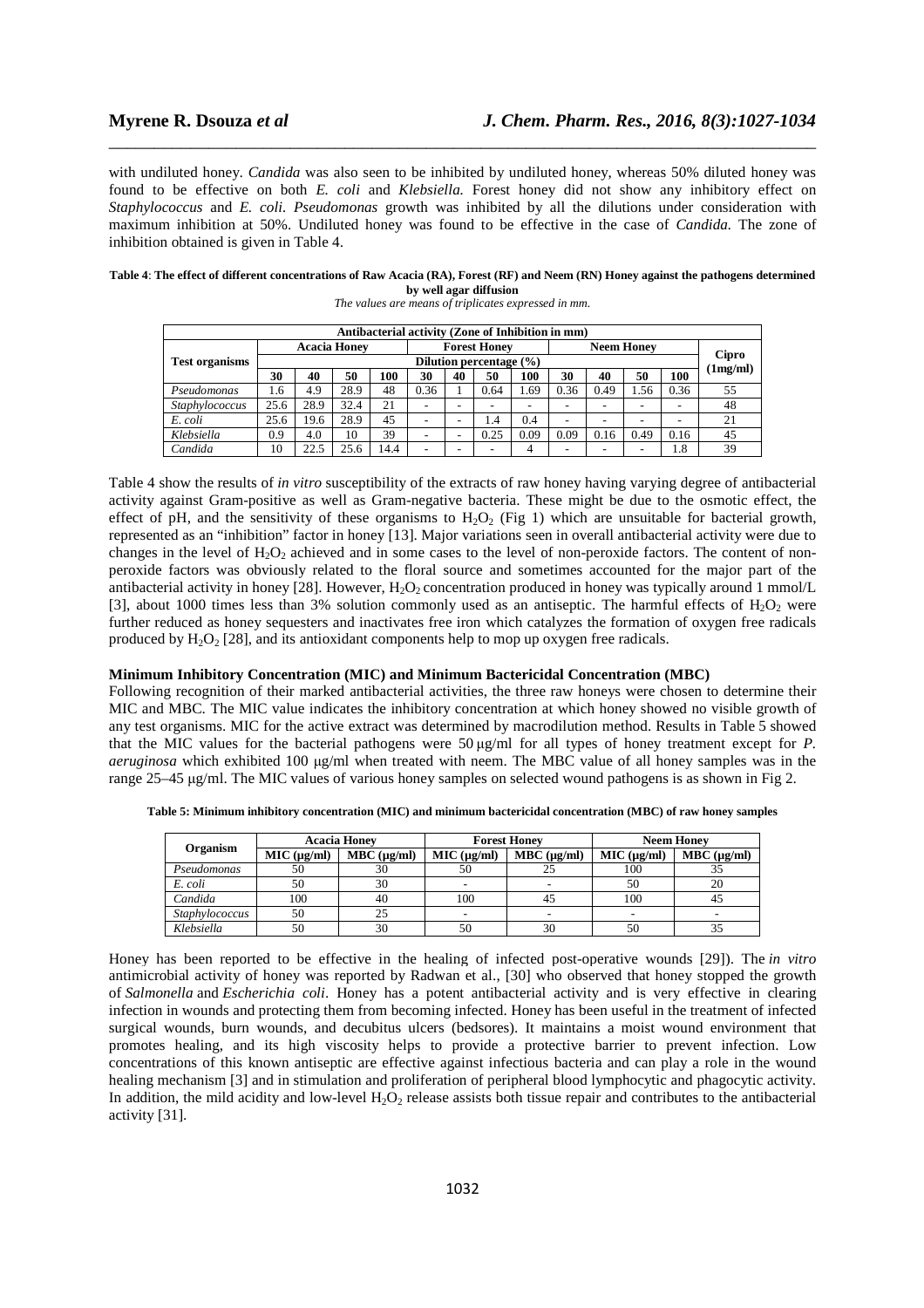

**Fig 2: MIC values of various honey samples on selected wound pathogens** 

#### **Catalase treatment of Honey**

In order to determine the degree of involvement of  $H_2O_2$  in the antibacterial effects of the honeys, samples were treated with Catalase solution to breakdown the endogenous  $H_2O_2$ . Pre-treatment of honey with catalase restored, to a certain extent, the bacterial growth, thus suggesting that endogenous  $H_2O_2$  was implicated in the growth inhibition. All the plates inoculated with cultures incubated with catalase-treated Acacia and Forest honey grew well on media without any zone of inhibition but Neem honey showed a very small ZOI compared to the disc diffusion assay did earlier. These results show that the honeys contain complex antibacterial agents, in addition to a small amount  $H_2O_2$ and are also a strong indication that Acacia and Forest honey samples lost their antibacterial activity as the  $H_2O_2$  was broken down by Catalase showing their peroxide dependent role whereas, Neem honey still displayed a reduced inhibitory activity suggesting a peroxide as well as non-peroxide defendant role. The non-peroxide dependent role can be attributed to the polyphenol content in neem.

#### **CONCLUSION**

As microbial resistance to honey has never been reported, it is a very promising topical antimicrobial agent against the infection of antibiotic-resistant bacteria and in the treatment of chronic wound infections that do not respond to antibiotic therapy. Thus, honey with effective antimicrobial properties against antibiotic-resistant organisms such as MRSA and MDR *P. aeruginosa*, which have been associated with infections of burn wounds and in nosocomial infections, is much anticipated.

The present study concluded that honey has both bacteriostatic as well as bactericidal activity against many pathogens. The study also demonstrated that honey, akin to antibiotics, provides an alternative therapy against certain bacteria. Aqueous extracts of Honey samples resulted in a broad spectrum of antibacterial activity due to activation of glucose oxidase resulting in the production of  $H_2O_2$ . Neem honey when treated with catalase still possessed antibacterial activity, proving the presence of non-peroxide factors. Therefore, there is need to characterize the non-peroxide active components of honey extracts. At present a number of honeys are sold with standardized levels of antibacterial activity, of which the best known is manuka (*Leptospermum*) honey as well as Tualang (*Koompassia excelsa*) honey. This study demonstrates the fact that locally produced honeys too possess excellent antibacterial activity comparable to the commercial honeys.